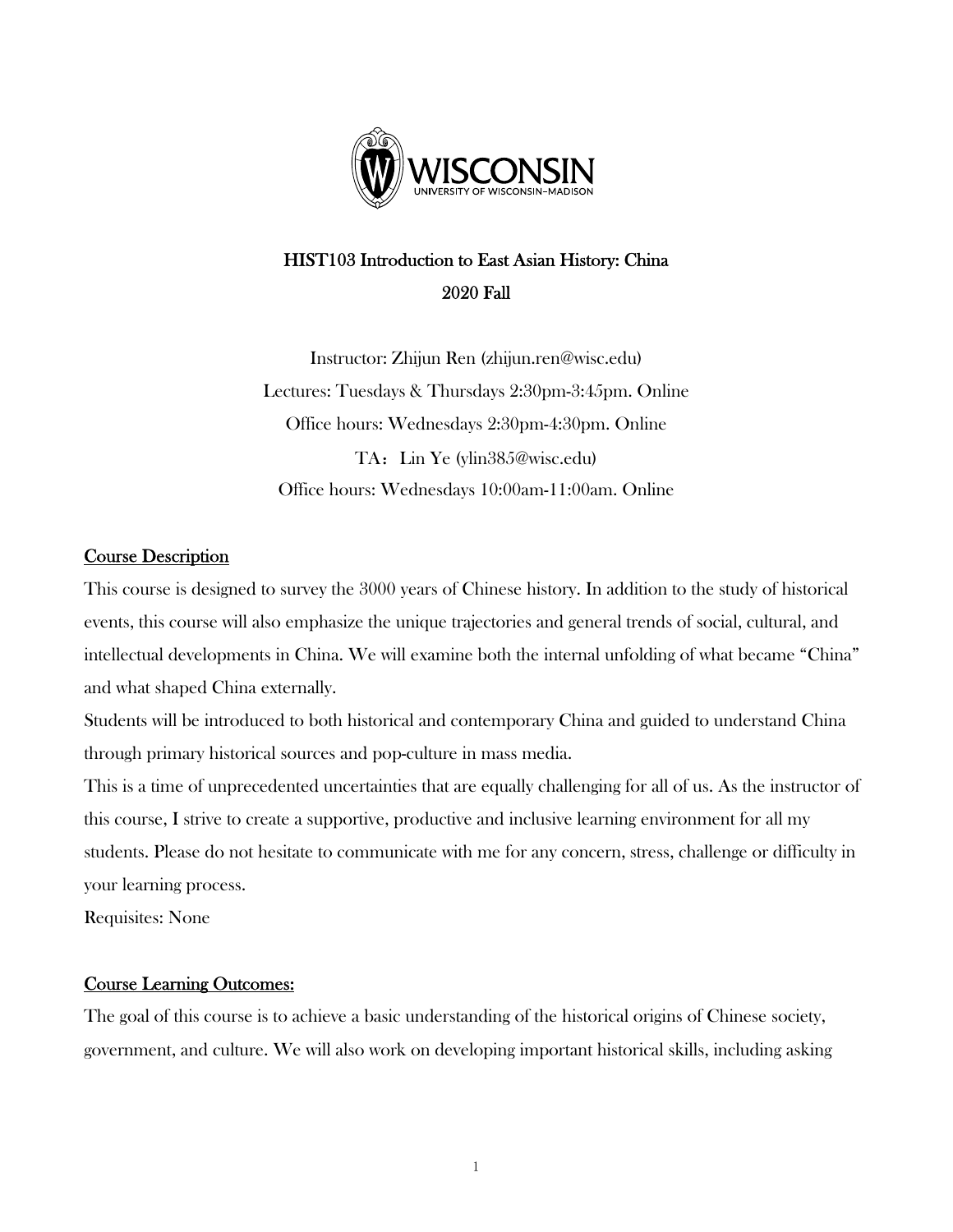questions, finding and evaluating sources, developing and presenting an argument, and planning further research.

### Course Credit Hour Policy:

The credit standard for this course is met by an expectation of a total of 180 hours of student engagement with the course learning activities (at least 45 hours per credit), which include regularly scheduled instructor: student meeting times, reading, writing, library visits, and other student work as described in the syllabus.

### Evaluations:

- Attendance and participation in lectures and discussion sections: 20%
- $\bullet$  Midterm, Oct.  $13^{\text{th}}: 20\%$
- **•** Primary source analysis, Oct.  $29^{\text{th}}$ :  $15\%$
- Annotated bibliography and thesis proposal, Nov.  $12^{\text{th}}: 15\%$
- Research paper,  $Dec.8^{\text{th}}: 30\%$

The major writing assignments represent different stages of writing a research paper. They are intended to break a longer writing process into shorter and manageable compartments. Together they provide handson training in gathering and evaluating primary and secondary sources, formulating a thesis statement, and making arguments. Students will be given further information on the writing assignments.

#### Grading Scale

A 93-100% Exceptional AB 88-92% Strong B 83-87% Good BC 78-82% Fair C 70-77% Satisfactory D 60-69% Partially Satisfactory F 0-59% Fail

#### Required texts: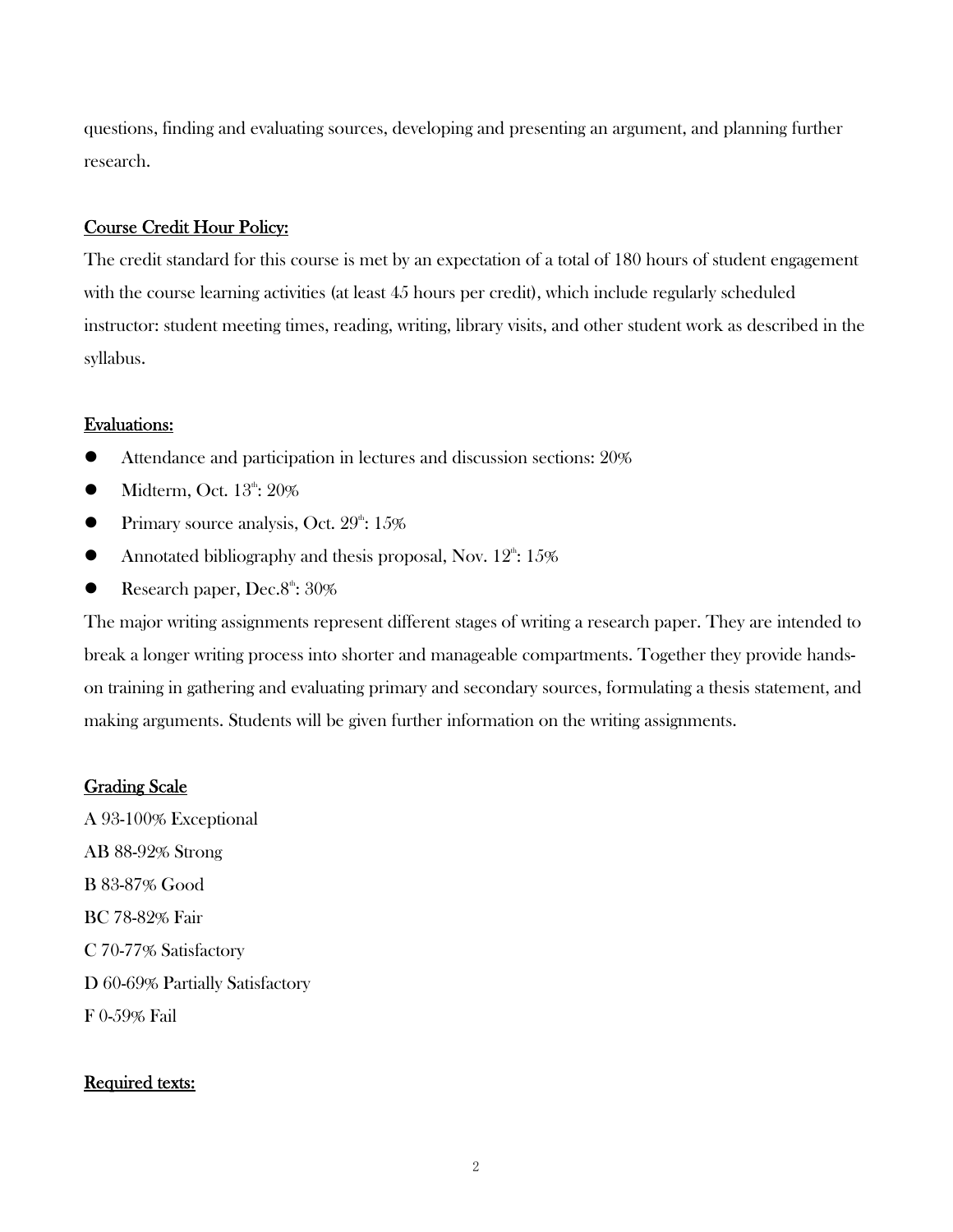Please note: students are not expected to recount every detail of these readings, especially the longer ones. The students are, however, expected to discern and familiarize themselves with the major historical events and figures discussed in the readings, and the overall thrust of the pieces. This will prepare you for the lectures, which will be conceptual and thematic in nature.

- Valerie Hansen. The Open Empire: A History of China to 1800. (W. W. Norton & Company; 2nd edition, 2015)
- Jonathan D. Spence. The Search for Modern China. (W. W. Norton & Company; 3rd edition, 2012)

### Weekly schedule:

### Week01—Sept. 3

Introduction to the course

### Week02—Sept. 8-10

- $\bullet$  geography and dynasties: locating and periodizing the historical China. Hansen, p.15-54
- the genesis of Chinese thought: the classic period of Warring States and Spring/Autumn. Hansen, p.55-96

### Week03—Sept. 15-17

The first unification of China: From Zhou to Qin. Hansen, p.97-111

### Week04—Sept. 22-24

- $\bullet$  the Great Unification and expansion of China under Han. Hansen, p.112-150
- the fall of Han: Three Kingdoms and North-South dynasties.

### Week05—Sept. 29-Oct.1

- Reunification: Sui and Tang. Hansen, p.191-220
- cosmopolitanism under Tang. Hansen, p.221-258

### Week06—Oct. 6-8

- Urbanization and commercialization: Song. Hansen, p.259-298
- the Northern dynasties: Liao, Jin and Mongol. Hansen, p.299-334

# Week07—Oct. 13-15

# Midterm exam

the Mongol conquest of China: Yuan. Hansen, p.335-368

### Week08—Oct. 20-22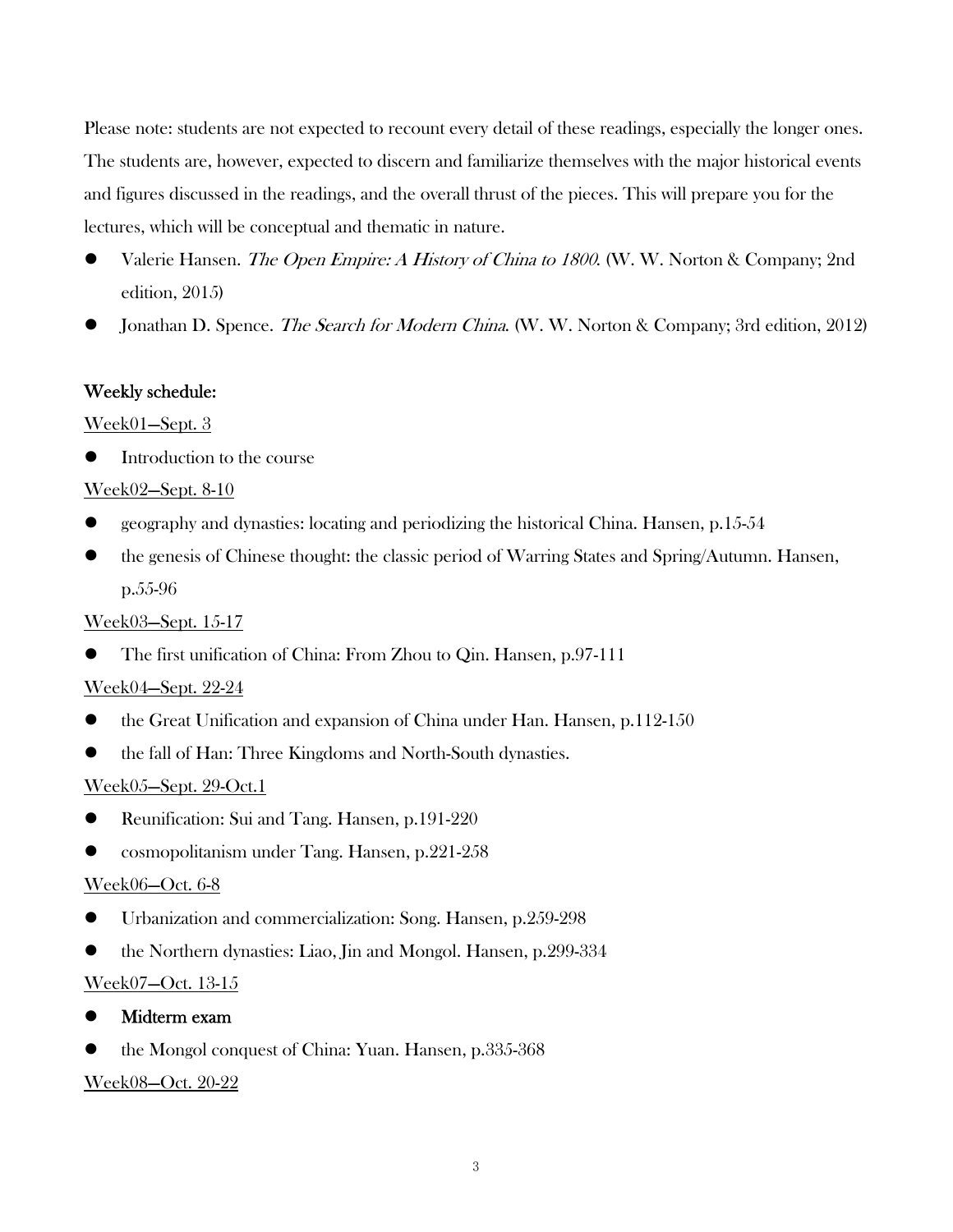- The rise of Ming. Hansen, p.369-386
- Almost modern and capitalist: urban culture in late Ming. Hansen, p.387-408. Spence, p.7-25 Week09—Oct. 27-29
- Ming in the East Asian world and the rise of Manchu. Spence, p.26-48
- Ming-Qing transition: wars and orders. (Primary source analysis due)

# Week10—Nov. 3-5

- Building the golden age: early to high Qing. Spence, p.49-116
- Qing in the world. Spence, p.117-136

# Week11—Nov. 10-12

- Opium and gunboat: the fall of the old order and the modernization efforts: late Qing. Spence, p.137-215
- Founding the first republic in Asia: the end of imperial China and the 1911 Revolution. Spence, p.216-294 (Annotated bibliography and thesis proposal due)

# Week12—Nov. 17-19

- May the  $4<sup>th</sup>$  be with you: society, politics, and the New Culture Movement. Spence, p.300-333
- World War II in China: War of Resistance against Japanese Aggression. Spence, p.403-473
- Civil war: nationalism and communism

# Week13—Nov. 24-26 (Thanks Giving Day, no class)

• Founding new China: revolution and reform since 1949. Spence, p.514-573

# Week14—Dec. 1-3

- from the Cultural Revolution to reforms and opening-up. Spence, p.574-654
- China embraced the world: globalization and neo-liberalism. Spence, p.712-748

# Week15—Dec. 8-10

• revisiting the historical and contemporary China (**Final research paper due**)

# Research Paper and Plagiarism

Please refer to the history department's essay writing guide for detailed instructions on argumentative writing and research with primary sources:

https://history.wisc.edu/undergraduate-program/the-history-lab/history-lab-writing-guides/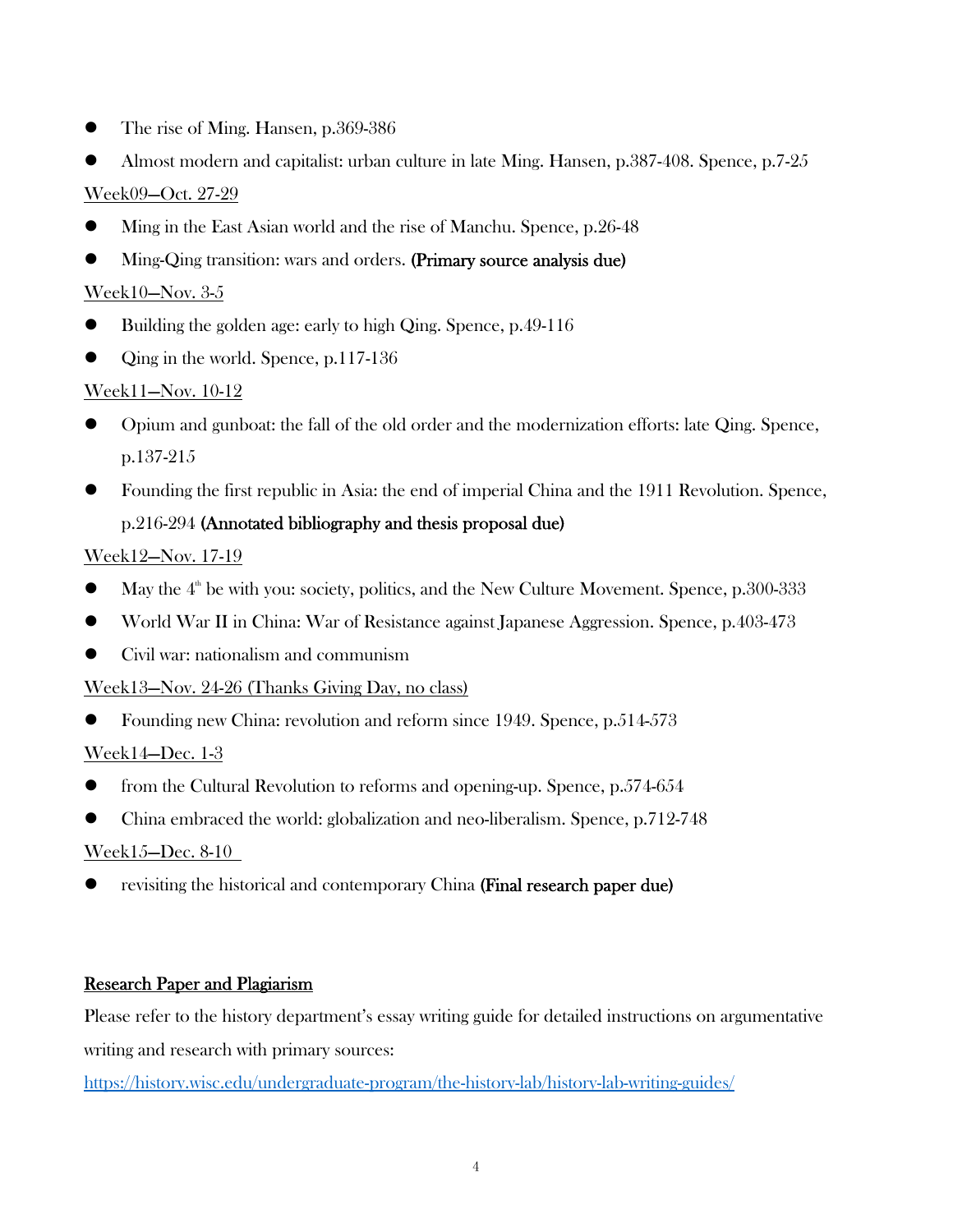The History Lab is a resource where expert PhD students work with you and your history/history of science projects 1-on-1. No matter your stage in the writing process—choosing a topic, conducting research, composing a thesis, outlining your argument, revising your drafts—the History Lab staff will help you sharpen your skills and become a more successful writer. Visit their website https://history.wisc.edu/undergraduate-program/the-history-lab/. early and often to schedule an appointment with a Lab TA or to find writing tips, guides, and resources.

Please also consult "Acknowledging, Paraphrasing, and Quoting Sources". Prepared by our writing center, to familiarize yourself with the proper format of quotation. The pdf document is downloadable at https://writing.wisc.edu/Handbook/Acknowledging\_Sources.pdf

It is the responsibility of all students to clearly understand and abide by the university's rules regarding plagiarism. All violations will be immediately reported to the administration. Please refer to the library's information page for details: https://www.library.wisc.edu/services/instructional-services/plagiarism/

#### Course Evaluations

Students will be provided with an opportunity to evaluate this course and your learning experience. Student participation is an integral component of this course, and your feedback is important to me. I strongly encourage you to participate in the course evaluation.

UW-Madison now uses an online course evaluation survey tool, AEFIS. In most instances, you will receive an official email two weeks prior to the end of the semester when your course evaluation is available. You will receive a link to log into the course evaluation with your NetID where you can complete the evaluation and submit it, anonymously. Your participation is an integral component of this course, and your feedback is important to me. I strongly encourage you to participate in the course evaluation.

#### Diversity and Inclusion:

Diversity is a source of strength, creativity, and innovation for UW-Madison. We value the contributions of each person and respect the profound ways their identity, culture, background, experience, status,

5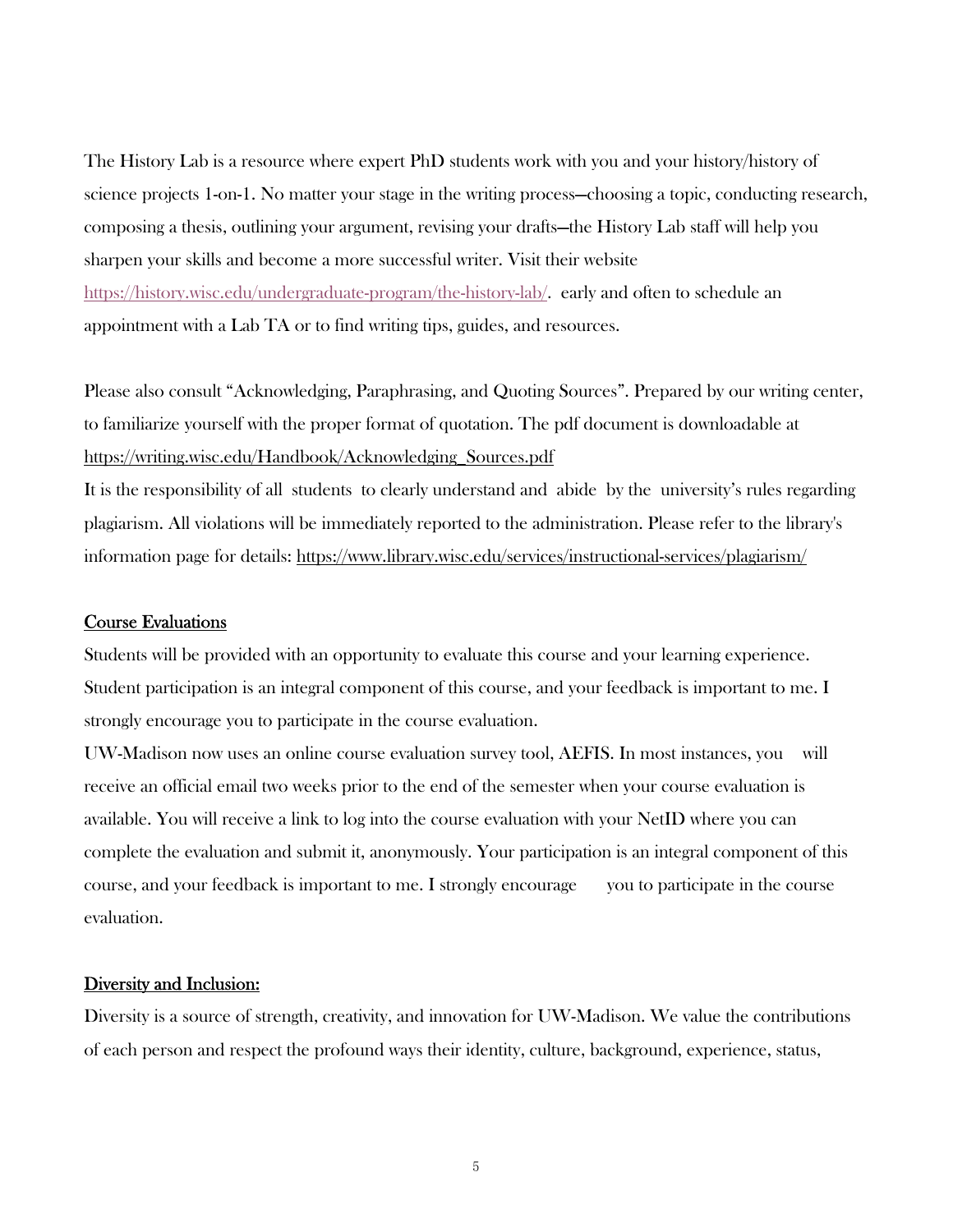abilities, and opinion enrich the university community. We commit ourselves to the pursuit of excellence in teaching, research, outreach, and diversity as inextricably linked goals.

The University of Wisconsin-Madison fulfills its public mission by creating a welcoming and inclusive community for people from every background – people who as students, faculty, and staff serve Wisconsin and the world.

#### Accommodations for Students with disabilities:

The University of Wisconsin-Madison supports the right of all enrolled students to a full and equal educational opportunity. The Americans with Disabilities Act (ADA), Wisconsin State Statute (36.12), and UW-Madison policy (Faculty Document 1071) require that students with disabilities be reasonably accommodated in instruction and campus life. Reasonable accommodations for students with disabilities is a shared faculty and student responsibility. Students are expected to inform me of their need for instructional accommodations by the end of the third week of the semester, or as soon as possible after a disability has been incurred or recognized. I will work either directly with you or in coordination with the McBurney Center to identify and provide reasonable instructional accommodations. Disability information, including instructional accommodations as part of a student's educational record, is confidential and protected under FERPA.

#### Academic Integrity:

By virtue of enrollment, each student agrees to uphold the high academic standards of the University of Wisconsin-Madison; academic misconduct is behavior that negatively impacts the integrity of the institution. Cheating, fabrication, plagiarism, unauthorized collaboration, and helping others commit these previously listed acts are examples of misconduct which may result in disciplinary action. Examples of disciplinary action include, but is not limited to, failure on the assignment/course, written reprimand, disciplinary probation, suspension, or expulsion.